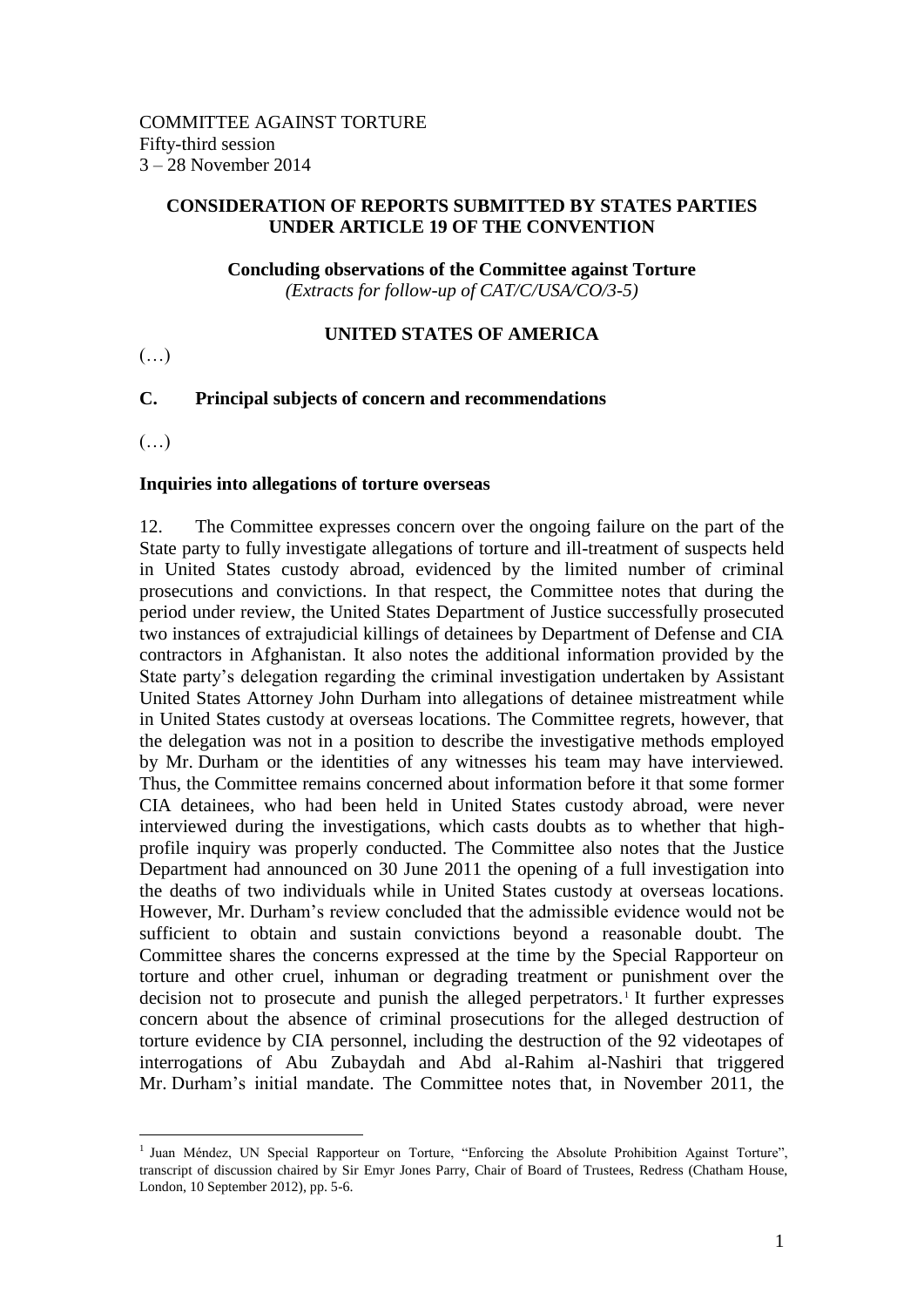Justice Department had decided, based on Mr. Durham's review, not to initiate prosecutions of those cases (arts. 2, 12, 13 and 16).

## **The Committee urges the State party to:**

**(a) Carry out prompt, impartial and effective investigations wherever there is reasonable ground to believe that an act of torture and illtreatment has been committed in any territory under its jurisdiction, especially in those cases resulting in death in custody;**

 $(\ldots)$ 

#### **Guantanamo Bay detention facilities**

14. The Committee expresses its deep concern that the State party continues to hold a number of individuals without charge in the Guantanamo Bay detention facilities. Notwithstanding the State party's position that those individuals were captured and detained as "enemy belligerents" and that, under the law of war, it is permitted "to hold them until the end of the hostilities", the Committee reiterates that indefinite detention without charge constitutes, per se, a violation of the Convention (CAT/C/USA/CO/2, para. 22). According to the figures provided by the delegation, to date, out of the 148 men still held at the facility, only 33 have been designated for potential prosecution, either in federal court or by military commissions, and the latter fail to meet international fair trial standards. The Committee notes with concern that 36 others have been designated for "continued law of war detention". While noting that detainees held in Guantanamo Bay have the constitutional privilege of the writ of habeas corpus, the Committee is concerned at reports that indicate that federal courts have rejected a significant number of habeas corpus petitions.

While noting the explanations provided by the State party concerning the conditions of detention at Guantanamo Bay, the Committee remains concerned about the secrecy surrounding conditions of confinement, especially in Camp 7, where high-value detainees are housed. It also notes the studies received on the cumulative effect of the conditions of detention and treatment in Guantanamo Bay on the psychological health of detainees. There have been nine deaths in Guantanamo during the period under review, including seven suicides. In that respect, another cause of concern is the repeated suicide attempts and recurrent mass hunger strike protests by detainees over indefinite detention and conditions of detention. In that connection, the Committee considers that force-feeding of prisoners on hunger strike constitutes ill-treatment in violation of the Convention. Furthermore, it notes that lawyers of detainees have argued in court that force-feedings are allegedly administered in an unnecessarily brutal and painful manner (arts. 2, 11, 12, 13, 14, 15 and 16).

## **The Committee calls upon the State party to take immediate and effective measures to:**

 $(\ldots)$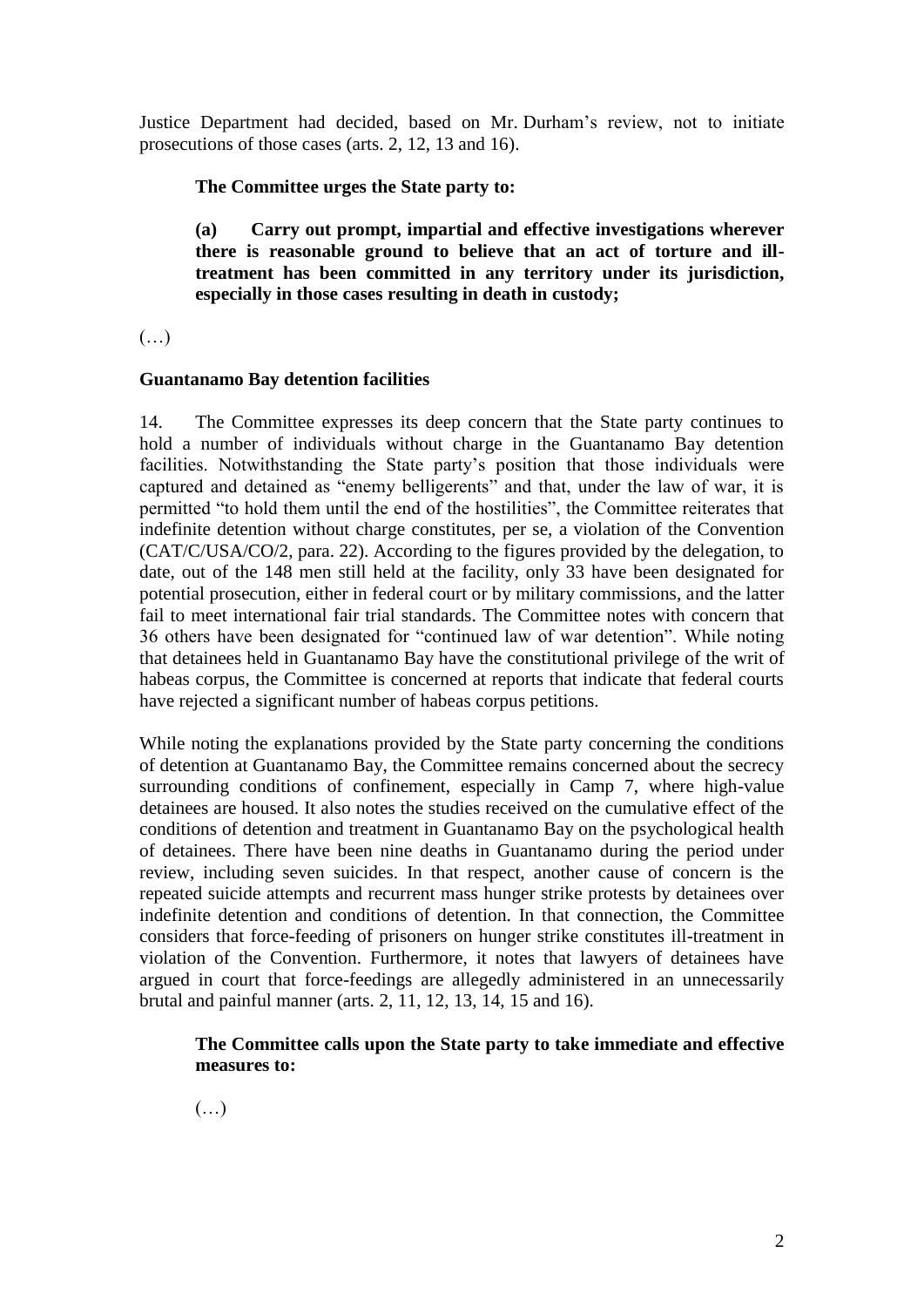**(c) Investigate allegations of detainee abuse, including torture and illtreatment, appropriately prosecute those responsible, and ensure effective redress for victims;**

(…)

## **Interrogation techniques**

17. The Committee appreciates the initiatives of the State party to eliminate interrogation methods which constitute torture or ill-treatment. Nevertheless, the Committee is concerned about certain aspects of Appendix M of Army Field Manual No. 2-22.3, Human Intelligence Collector Operations, of 6 September 2006, in particular the description of some authorized methods of interrogation, such as the interrogation techniques of "physical separation" and "field expedient separation". While noting the information provided by the delegation that such practices are consistent with the State party's obligations under the Convention, the Committee remains concerned over the possibilities for abuse that such techniques may entail (arts. 1, 2, 11 and 16).

**The State party should ensure that interrogation methods contrary to the provisions of the Convention are not used under any circumstances. The Committee urges the State party to review Appendix M of Army Field Manual No. 2-22.3 in the light of its obligations under the Convention.**

**In particular, the State party should abolish the provision regarding the "physical separation technique" which states that "use of separation must not preclude the detainee getting four hours of continued sleep every 24 hours". Such provision, applicable over an initial period of 30 days, which may be extended upon due approval, amounts to sleep deprivation — a form of ill-treatment —, and is unrelated to the aim of the "physical separation technique", which is preventing communication among detainees. The State party should ensure the needs of detainees in terms of sleep time and sleeping accommodation provided for prisoners, are in conformity the requirements of rule 10 of the Standard Minimum Rules for the Treatment of Prisoners.**

**Equally, the State party should abolish sensory deprivation under the "field expedient separation technique", which is aimed at prolonging the shock of capture, by using goggles or blindfolds and earmuffs on detainees in order to generate the perception of separation. Based on recent scientific findings, sensory deprivation for long durations has a**  high probability of creating a psychotic-like state in the detainee,<sup>2</sup> which **raises concerns of torture and ill-treatment.**

(…)

 $\overline{a}$ 

#### **Excessive use of force and police brutality**

 $2\degree$  C. Daniel, A. Lovatt and O.J. Manson, "Psychotic-like experiences and their cognitive appraisal under short-term sensory deprivation", *Frontiers in Psychiatry*, vol. 5: 106 (15 August 2014).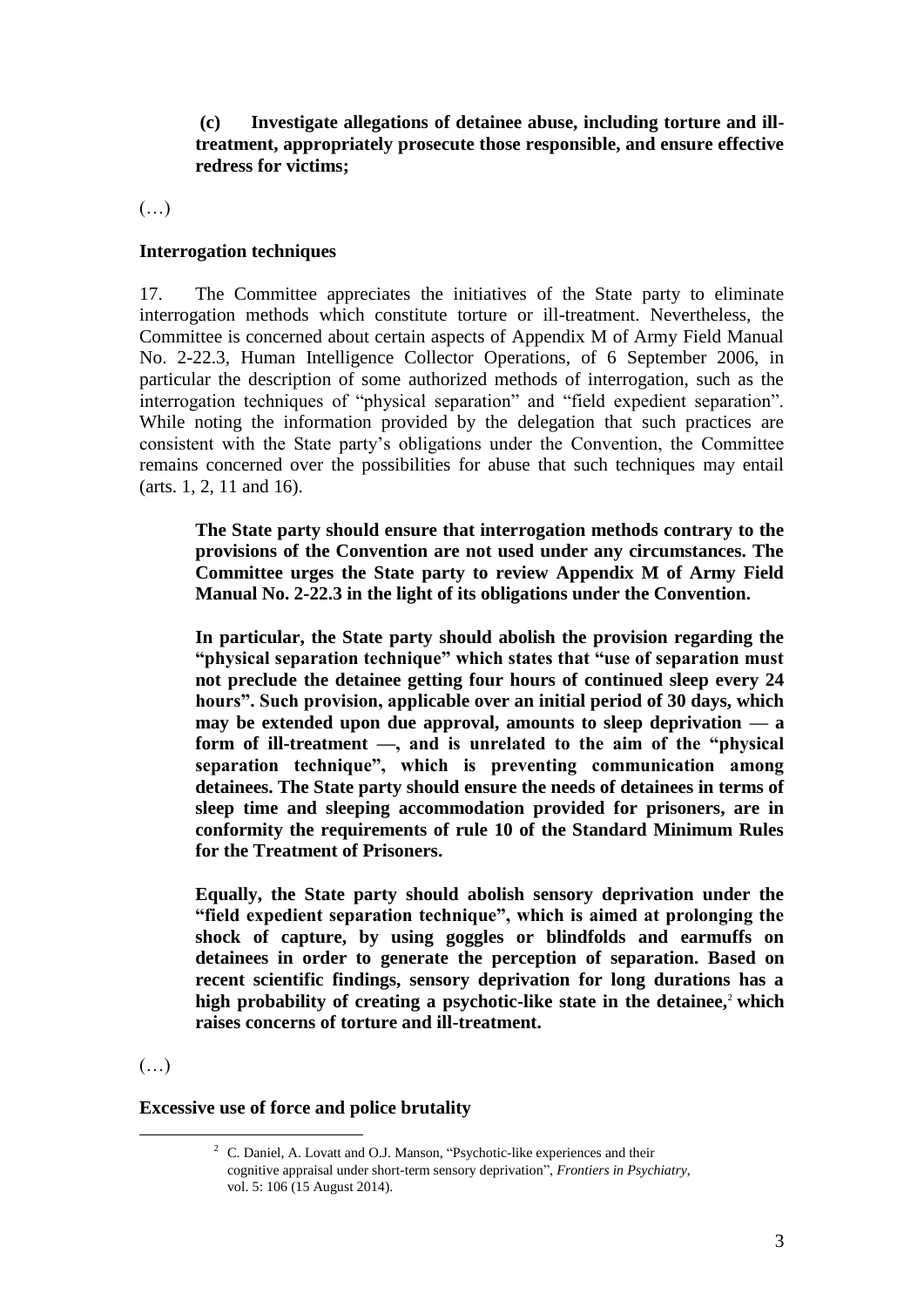26. The Committee is concerned about the numerous reports of police brutality and excessive use of force by law enforcement officials, in particular against persons belonging to certain racial and ethnic groups, immigrants and LGBTI individuals. It is also concerned about racial profiling by police and immigration offices and the growing militarization of policing activities. The Committee is particularly concerned at the reported current police violence in Chicago, especially against African-American and Latino young people, who are allegedly consistently profiled, harassed and subjected to excessive force by Chicago Police Department officers. It also expresses deep concern at the frequent and recurrent shootings or fatal pursuits by the police of unarmed black individuals. In that regard, the Committee notes the alleged difficulties of holding police officers and their employers accountable for abuses. While noting the information provided by the State party's delegation that over the past five years, 20 investigations had been opened into allegations of systematic police department violations, and over 330 police officers had been criminally prosecuted, the Committee regrets that there is a lack of statistical data on allegations of police brutality, as well as a lack of information on the results of the investigations undertaken in respect of those allegations. With regard to the acts of torture committed by former Chicago Police Department Commander Jon Burge and others under his command, between 1972 and 1991, the Committee notes the information provided by the State party that a federal rights investigation did not gather sufficient evidence to prove beyond reasonable doubt that prosecutable constitutional violations had occurred, However, the Committee remains concerned that, despite the fact that Jon Burge was convicted for perjury and obstruction of justice, no police officer has been convicted for the acts of torture due to the statute of limitations. While noting that several victims were ultimately exonerated of the underlying crimes, the vast majority of those tortured — most of them African Americans —, have not received any compensation for the extensive injuries suffered (arts. 11, 12, 13, 14 and 16).

#### **The State party should:**

**(…)**

**(c) Provide effective remedies and rehabilitation to the victims;**

### **(d) Provide redress for Chicago Police Department torture survivors by supporting the passage of the ordinance entitled Reparations for the Chicago Police Torture Survivors.**

(…)

33. The Committee requests the State party to provide, by 28 November 2015, follow-up information in response to the Committee's recommendations relating to ensuring or strengthening legal safeguards for persons detained; conducting, prompt, impartial and effective investigations; and prosecuting suspects and sanctioning perpetrators of torture or ill-treatment, as contained in paragraphs 12 (a), 14 (c) and 17, respectively, of the present concluding observations. In addition, the Committee requests information on follow-up to the recommendations concerning remedies and redress to victims, as contained in paragraph 26 (c) and (d) of the present concluding observations.